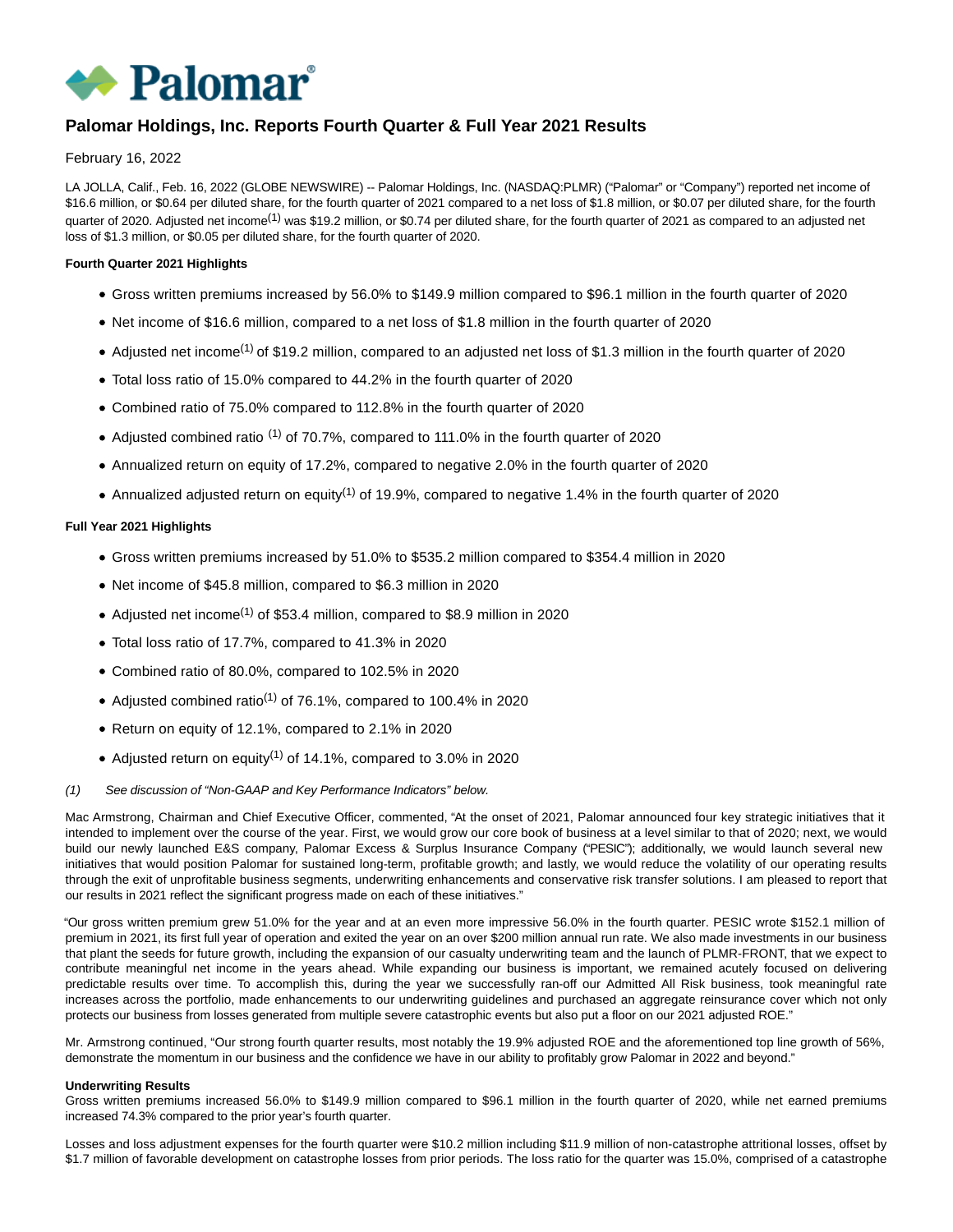loss ratio of negative 2.5%<sup>(1)</sup> and an attritional loss ratio of 17.5%, compared to a loss ratio of 44.2% during the same period last year comprised of a catastrophe loss ratio of 37.2% and attritional loss ratio of 7.0%. Underwriting income<sup>(1)</sup> was \$17.0 million resulting in a combined ratio of 75.0% compared to underwriting loss of \$5.0 million and a combined ratio of 112.8% during the same period last year. Excluding expenses related to transactions, stock-based compensation, amortization of intangibles, and catastrophe bonds, the Company's adjusted combined ratio (1) was 70.7% in the fourth quarter compared to 111.0% during the same period last year. Non-catastrophe losses and loss ratio increased mainly due to the growth of lines of business subject to attritional losses, such as Specialty Homeowners, Flood, and Inland Marine.

### **Investment Results**

Net investment income increased by 4.6% to \$2.4 million compared to \$2.3 million in the prior year's fourth quarter. The year over year increase was primarily due to a higher average balance of investments held during the three months ended December 31, 2021 due to cash generated from operations, offset by lower yields on invested assets. Funds are generally invested conservatively in high quality securities, including government agency, asset and mortgage-backed securities, municipal and corporate bonds with an average credit quality of "A1/A". The weighted average duration of the fixed-maturity investment portfolio, including cash equivalents, was 3.99 years at December 31, 2021. Cash and invested assets totaled \$516.3 million at December 31, 2021. During the fourth quarter, the Company recorded realized and unrealized gains of \$2.0 million related to its investment portfolio as compared to realized and unrealized gains of \$245 thousand in last year's fourth quarter.

#### **Tax Rate**

The effective tax rate for the three months ended December 31, 2021 was 22.3% compared to 23.1% for the three months ended December 31, 2020. For the current quarter, the Company's income tax rate differed from the statutory rate due primarily to non-deductible executive compensation expense. The 2020 fourth quarter tax rate differed from the statutory rate due to the tax impact of the permanent component of employee stock option exercises.

#### **Stockholders' Equity and Returns**

Stockholders' equity was \$394.2 million at December 31, 2021, compared to \$363.7 million at December 31, 2020. For the three months ended December 31, 2021, the Company's annualized return on equity was 17.2% compared to negative 2.0% for the same period in the prior year while adjusted return on equity<sup>(1)</sup> was 19.9% compared to negative 1.4% for the same period in the prior year.

#### **Full Year 2022 Outlook**

For the full year 2022, the Company expects to achieve adjusted net income of \$80 million to \$85 million.

#### **Conference Call**

As previously announced, Palomar will host a conference call Thursday February 17, 2022, to discuss its fourth quarter and full year 2021 results at 12:00 p.m. (Eastern Time). The conference call can be accessed by dialing 1-877-423-9813 (domestic) or 1-201-689-8573 (international) and asking for the Palomar Fourth Quarter and Full Year 2021 Earnings Call. A telephonic replay will be available approximately two hours after the call and can be accessed by dialing 1-844-512-2921, or for international callers 1-412-317-6671 and providing the access code 13726650. The telephonic replay will be available until 11:59 pm (Eastern Time) on February 24, 2022.

Interested investors and other parties may also listen to a simultaneous webcast of the conference call by logging onto the investor relations section of the Company's website at [http://ir.palomarspecialty.com/.](https://www.globenewswire.com/Tracker?data=GqPQNs4KQAdlzcv9pWZoR0qTa3jKNXS2T0E6_qjf7GcTfnbF0LZwPtzv-RBnT_y3Mlxx_K-bDrTyvBG2pC3KOVPXKpQGuAwRsWh_x0uYVtHISe1HvpiRsnpixhbkMtaE) The online replay will remain available for a limited time beginning immediately following the call.

#### **About Palomar Holdings, Inc.**

Palomar Holdings, Inc. is the holding company of subsidiaries Palomar Specialty Insurance Company ("PSIC"), Palomar Specialty Reinsurance Company Bermuda Ltd., Palomar Insurance Agency, Inc. and Palomar Excess and Surplus Insurance Company ("PESIC"). Palomar is an innovative insurer that focuses on the provision of specialty insurance for residential and commercial clients. Palomar's underwriting and analytical expertise allow it to concentrate on certain markets that it believes are underserved by other insurance companies, such as the markets for earthquake, hurricane and flood insurance. Palomar's insurance subsidiaries, Palomar Specialty Insurance Company, Palomar Specialty Reinsurance Company Bermuda Ltd., and Palomar Excess and Surplus Insurance Company, have a financial strength rating of "A-" (Excellent) from A.M. Best.

To learn more, visi[t PLMR.com.](https://www.globenewswire.com/Tracker?data=HM2ixiQ7mgLZ2IPmshFJ03zXLOzzYpgQJkmZYKPSAL6o533HHA50FVcNkMpQKQn4)

Follow Palomar on Facebook, LinkedIn and Twitter: @PLMRInsurance

#### **Non-GAAP and Key Performance Indicators**

Palomar discusses certain key performance indicators, described below, which provide useful information about the Company's business and the operational factors underlying the Company's financial performance.

Underwriting revenue is a non-GAAP financial measure defined as total revenue, excluding net investment income and net realized and unrealized gains and losses on investments. See "Reconciliation of Non-GAAP Financial Measures" for a reconciliation of total revenue calculated in accordance with GAAP to underwriting revenue.

Underwriting income is a non-GAAP financial measure defined as income before income taxes excluding net investment income and net realized and unrealized gains and losses on investments. See "Reconciliation of Non-GAAP Financial Measures" for a reconciliation of income before income taxes calculated in accordance with GAAP to underwriting income.

Adjusted net income is a non-GAAP financial measure defined as net income excluding the impact of certain items that may not be indicative of underlying business trends, operating results, or future outlook, net of tax impact. Palomar calculates the tax impact only on adjustments which would be included in calculating the Company's income tax expense using the estimated tax rate at which the company received a deduction for these adjustments. See "Reconciliation of Non-GAAP Financial Measures" for a reconciliation of net income calculated in accordance with GAAP to adjusted net income.

Return on equity is net income expressed on an annualized basis as a percentage of average beginning and ending stockholders' equity during the period.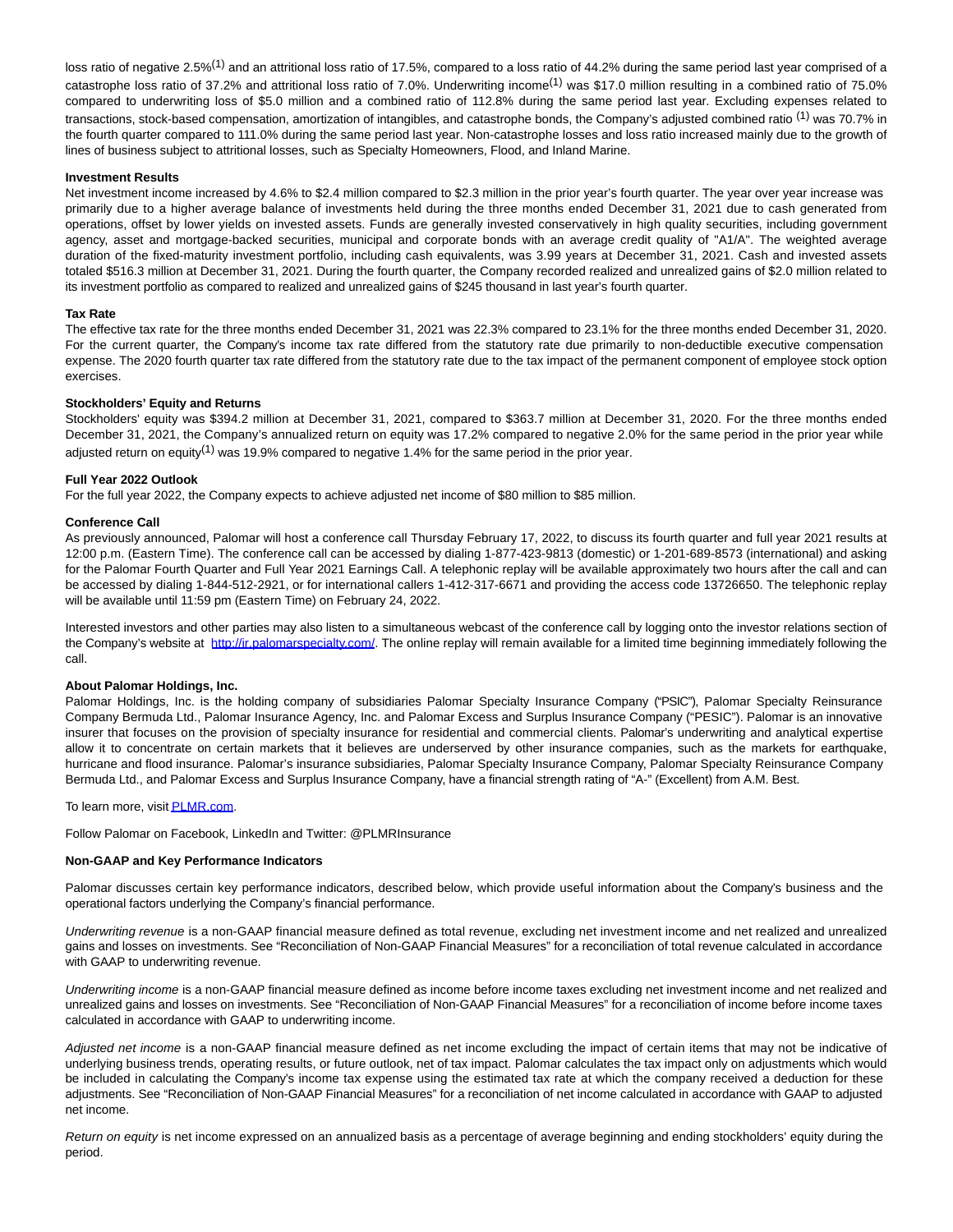Adjusted return on equity is a non-GAAP financial measure defined as adjusted net income expressed on an annualized basis as a percentage of average beginning and ending stockholders' equity during the period. See "Reconciliation of Non-GAAP Financial Measures" for a reconciliation of return on equity calculated using unadjusted GAAP numbers to adjusted return on equity.

Loss ratio, expressed as a percentage, is the ratio of losses and loss adjustment expenses, to net earned premiums.

Expense ratio, expressed as a percentage, is the ratio of acquisition and other underwriting expenses, net of commission and other income to net earned premiums.

Combined ratio is defined as the sum of the loss ratio and the expense ratio. A combined ratio under 100% generally indicates an underwriting profit. A combined ratio over 100% generally indicates an underwriting loss.

Adjusted combined ratio is a non-GAAP financial measure defined as the sum of the loss ratio and the expense ratio calculated excluding the impact of certain items that may not be indicative of underlying business trends, operating results, or future outlook. See "Reconciliation of Non-GAAP Financial Measures" for a reconciliation of combined ratio calculated using unadjusted GAAP numbers to adjusted combined ratio.

Diluted adjusted earnings per share is a non-GAAP financial measure defined as adjusted net income divided by the weighted-average common shares outstanding for the period, reflecting the dilution which could occur if equity-based awards are converted into common share equivalents as calculated using the treasury stock method. See "Reconciliation of Non-GAAP Financial Measures" for a reconciliation of diluted earnings per share calculated in accordance with GAAP to diluted adjusted earnings per share.

Catastrophe loss ratio is a non-GAAP financial measure defined as the ratio of catastrophe losses to net earned premiums. See "Reconciliation of Non-GAAP Financial Measures" for a reconciliation of loss ratio calculated using unadjusted GAAP numbers to catastrophe loss ratio.

Adjusted combined ratio excluding catastrophe losses is a non-GAAP financial measure defined as adjusted combined ratio excluding the impact of catastrophe losses. See "Reconciliation of Non-GAAP Financial Measures" for a reconciliation of combined ratio calculated using unadjusted GAAP numbers to adjusted combined ratio excluding catastrophe losses.

Tangible stockholders' equity is a non-GAAP financial measure defined as stockholders' equity less intangible assets. See "Reconciliation of Non-GAAP Financial Measures" for a reconciliation of stockholders' equity calculated in accordance with GAAP to tangible stockholders' equity.

#### **Safe Harbor Statement**

Palomar cautions you that statements contained in this press release may regard matters that are not historical facts but are forward-looking statements. These statements are based on the company's current beliefs and expectations. The inclusion of forward-looking statements should not be regarded as a representation by Palomar that any of its plans will be achieved. Actual results may differ from those set forth in this press release due to the risks and uncertainties inherent in the Company's business. The forward-looking statements are typically, but not always, identified through use of the words "believe," "expect," "enable," "may," "will," "could," "intends," "estimate," "anticipate," "plan," "predict," "probable," "potential," "possible," "should," "continue," and other words of similar meaning. Actual results could differ materially from the expectations contained in forwardlooking statements as a result of several factors, including unexpected expenditures and costs, unexpected results or delays in development and regulatory review, regulatory approval requirements, the frequency and severity of adverse events and competitive conditions. These and other factors that may result in differences are discussed in greater detail in the Company's filings with the Securities and Exchange Commission. You are cautioned not to place undue reliance on these forward-looking statements, which speak only as of the date hereof, and the Company undertakes no obligation to update such statements to reflect events that occur or circumstances that exist after the date hereof. All forward-looking statements are qualified in their entirety by this cautionary statement, which is made under the safe harbor provisions of the Private Securities Litigation Reform Act of 1995.

#### **Contact**

Media Inquiries Bill Bold 1-619-890-5972 [bbold@plmr.com](https://www.globenewswire.com/Tracker?data=2rMPqSE_jDSSi-IV_uXiJn9kgPUHeB39KYQYWJPPqgmoOa7ILdSBLwBVZ5_MX0zBUOw4c-n6ZCcxHd_4V9bSjw==)

Investor Relations Jamie Lillis 1-203-428-3223 [investors@plmr.com](https://www.globenewswire.com/Tracker?data=EjpXDU22rVjf_78z4BMMYK2ETzLygkSK9u7RlVrPSmNYRrMnORNgY72Xai82iXiL_12_u1B8qy4RL--u4vtW4TwlRbxCDhlzj_wvrifULX4=)  Source: Palomar Holdings, Inc.

### Summary of Operating Results

The following table summarizes the Company's results for the three months ended December 31, 2021 and 2020:

|                                     | Three months ended |             |                                                                  |          |  |  |
|-------------------------------------|--------------------|-------------|------------------------------------------------------------------|----------|--|--|
|                                     | December 31.       |             | Percent<br>Change<br>56.0%<br>30.8%<br>88.1%<br>74.3%<br>$8.6\%$ |          |  |  |
|                                     | 2021               | 2020        | Change                                                           |          |  |  |
|                                     |                    |             | (\$ in thousands, except per share data)                         |          |  |  |
| Gross written premiums              | \$<br>149.908      | 96.092<br>S | 53,816<br>S                                                      |          |  |  |
| Ceded written premiums              | (70,437)           | (53, 839)   | (16, 598)                                                        |          |  |  |
| Net written premiums                | 79.471             | 42.253      | 37.218                                                           |          |  |  |
| Net earned premiums                 | 67,840             | 38,922      | 28,918                                                           |          |  |  |
| Commission and other income         | 872                | 803         | 69                                                               |          |  |  |
| Total underwriting revenue (1)      | 68,712             | 39.725      | 28,987                                                           | 73.0%    |  |  |
| Losses and loss adjustment expenses | 10.169             | 17.214      | (7,045)                                                          | (40.9) % |  |  |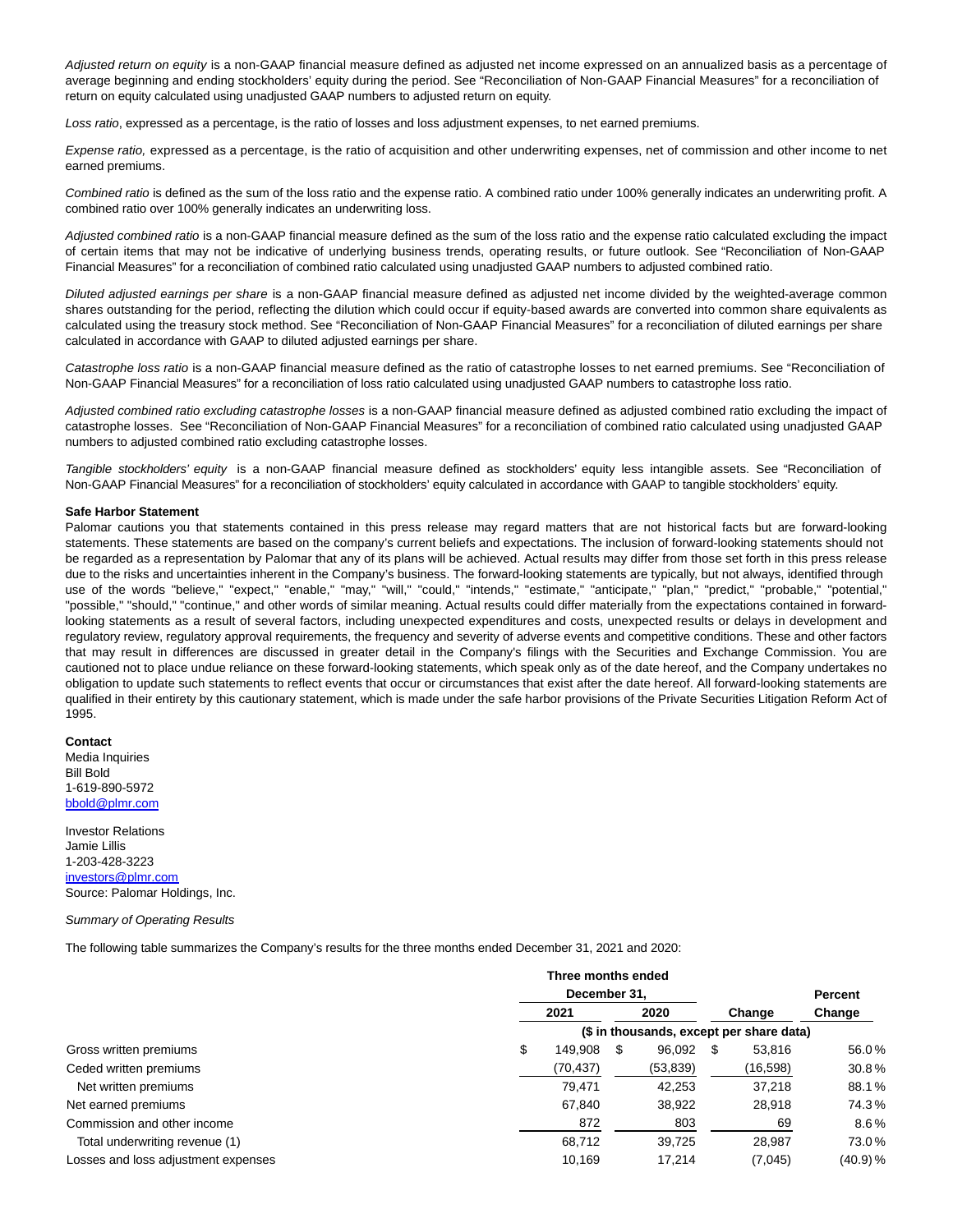| Acquisition expenses                                      | 27,284        |      | 18,131    | 9,153        | 50.5%       |
|-----------------------------------------------------------|---------------|------|-----------|--------------|-------------|
| Other underwriting expenses                               | 14,285        |      | 9,356     | 4,929        | 52.7%       |
| Underwriting income (loss) (1)                            | 16,974        |      | (4,976)   | 21,950       | $(441.1)$ % |
| Interest expense                                          | (40)          |      |           | (40)         | <b>NM</b>   |
| Net investment income                                     | 2,431         |      | 2,325     | 106          | 4.6%        |
| Net realized and unrealized gains on investments          | 2,029         |      | 245       | 1,784        | <b>NM</b>   |
| Income (loss) before income taxes                         | 21,394        |      | (2, 406)  | 23,800       | <b>NM</b>   |
| Income tax expense (benefit)                              | 4,762         |      | (557)     | 5,319        | <b>NM</b>   |
| Net income (loss)                                         | \$<br>16,632  | \$   | (1,849)   | \$<br>18,481 | NM          |
| Adjustments:                                              |               |      |           |              |             |
| Expenses associated with transactions and stock offerings | 153           |      |           | 153          | <b>NM</b>   |
| Stock-based compensation expense                          | 2,214         |      | 710       | 1,504        | 211.8%      |
| Amortization of intangibles                               | 547           |      |           | 547          | <b>NM</b>   |
| Expenses associated with catastrophe bond                 | 5             |      |           | 5            | <b>NM</b>   |
| Tax impact                                                | (350)         |      | (130)     | (220)        | 169.2%      |
| Adjusted net income (loss) (1)                            | \$<br>19,201  | \$   | (1,269)   | \$<br>20,470 | <b>NM</b>   |
| Key Financial and Operating Metrics                       |               |      |           |              |             |
| Annualized return on equity                               | 17.2%         |      | $(2.0)\%$ |              |             |
| Annualized adjusted return on equity (1)                  | 19.9%         |      | $(1.4)$ % |              |             |
| Loss ratio                                                | 15.0%         |      | 44.2%     |              |             |
| Expense ratio                                             | 60.0%         |      | 68.6%     |              |             |
| Combined ratio                                            | 75.0%         |      | 112.8%    |              |             |
| Adjusted combined ratio (1)                               | 70.7%         |      | 111.0%    |              |             |
| Diluted earnings (loss) per share                         | \$<br>0.64    | - \$ | (0.07)    |              |             |
| Diluted adjusted earnings (loss) per share (1)            | \$<br>0.74    | S    | (0.05)    |              |             |
| Catastrophe losses                                        | \$<br>(1,704) | \$   | 14,474    |              |             |
| Catastrophe loss ratio (1)                                | (2.5) %       |      | 37.2%     |              |             |
| Adjusted combined ratio excluding catastrophe losses (1)  | 73.2%         |      | 73.8%     |              |             |
| <b>NM-Not Meaningful</b>                                  |               |      |           |              |             |

(1)- Indicates Non-GAAP financial measure- see above for definition of Non-GAAP financial measures and see below for reconciliation of Non-GAAP financial measures to their most directly comparable measures prepared in accordance with GAAP.

The following table summarizes the Company's results for the year ended December 31, 2021 and 2020:

|                                                           |              | Year ended |    |            |      |                                          |                |  |
|-----------------------------------------------------------|--------------|------------|----|------------|------|------------------------------------------|----------------|--|
|                                                           | December 31. |            |    |            |      |                                          | <b>Percent</b> |  |
|                                                           |              | 2021       |    | 2020       |      | Change                                   | Change         |  |
|                                                           |              |            |    |            |      | (\$ in thousands, except per share data) |                |  |
| Gross written premiums                                    | \$           | 535,175    | S  | 354,360    | - \$ | 180,815                                  | 51.0%          |  |
| Ceded written premiums                                    |              | (223, 443) |    | (155, 102) |      | (68, 341)                                | 44.1%          |  |
| Net written premiums                                      |              | 311,732    |    | 199,258    |      | 112,474                                  | 56.4%          |  |
| Net earned premiums                                       |              | 233,826    |    | 155,068    |      | 78,758                                   | 50.8%          |  |
| Commission and other income                               |              | 3,608      |    | 3,295      |      | 313                                      | 9.5%           |  |
| Total underwriting revenue (1)                            |              | 237,434    |    | 158,363    |      | 79,071                                   | 49.9%          |  |
| Losses and loss adjustment expenses                       |              | 41,457     |    | 64,115     |      | (22, 658)                                | (35.3) %       |  |
| Acquisition expenses                                      |              | 95,433     |    | 64,041     |      | 31,392                                   | 49.0%          |  |
| Other underwriting expenses                               |              | 53,723     |    | 34,084     |      | 19,639                                   | 57.6%          |  |
| Underwriting income (loss) (1)                            |              | 46,821     |    | (3, 877)   |      | 50,698                                   | <b>NM</b>      |  |
| Interest expense                                          |              | (40)       |    |            |      | (40)                                     | <b>NM</b>      |  |
| Net investment income                                     |              | 9,080      |    | 8,612      |      | 468                                      | 5.4%           |  |
| Net realized and unrealized gains on investments          |              | 1,277      |    | 1,488      |      | (211)                                    | $(14.2)\%$     |  |
| Income before income taxes                                |              | 57,138     |    | 6,223      |      | 50,915                                   | <b>NM</b>      |  |
| Income tax expense (benefit)                              |              | 11,291     |    | (34)       |      | 11,325                                   | <b>NM</b>      |  |
| <b>Net income</b>                                         | \$           | 45,847     | \$ | 6,257      | \$   | 39,590                                   | <b>NM</b>      |  |
| Adjustments:                                              |              |            |    |            |      |                                          |                |  |
| Expenses associated with transactions and stock offerings |              | 563        |    | 708        |      | (145)                                    | (20.5) %       |  |
| Stock-based compensation expense                          |              | 5,584      |    | 2,167      |      | 3,417                                    | 157.7%         |  |
| Amortization of intangibles                               |              | 1,251      |    |            |      | 1,251                                    | <b>NM</b>      |  |
| Expenses associated with catastrophe bond                 |              | 1,704      |    | 399        |      | 1,305                                    | 327.1%         |  |
| Tax impact                                                |              | (1,506)    |    | (664)      |      | (842)                                    | 126.8%         |  |
| Adjusted net income (1)                                   | \$           | 53,443     | \$ | 8,867      | \$   | 44,576                                   | 502.7%         |  |
| Key Financial and Operating Metrics                       |              |            |    |            |      |                                          |                |  |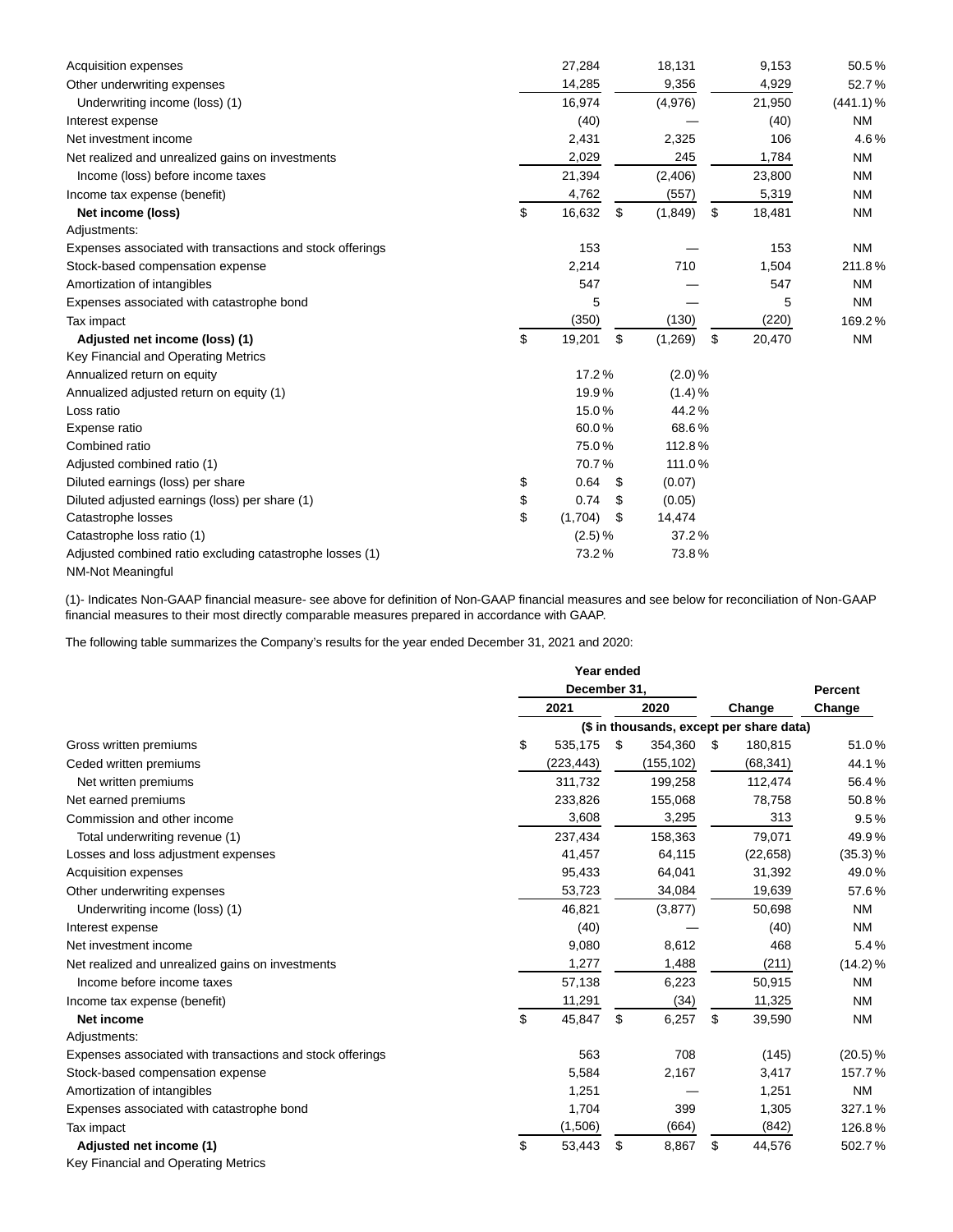| Return on equity                                         | 12.1%              | 2.1%    |
|----------------------------------------------------------|--------------------|---------|
| Adjusted return on equity (1)                            | 14.1%              | $3.0\%$ |
| Loss ratio                                               | 17.7%              | 41.3%   |
| Expense ratio                                            | 62.2%              | 61.2%   |
| Combined ratio                                           | 80.0%              | 102.5%  |
| Adjusted combined ratio (1)                              | 76.1%              | 100.4%  |
| Diluted earnings per share                               | \$<br>1.76<br>- \$ | 0.24    |
| Diluted adjusted earnings per share (1)                  | \$<br>\$<br>2.05   | 0.35    |
| Catastrophe losses                                       | \$<br>-\$<br>5.015 | 50.986  |
| Catastrophe loss ratio (1)                               | 2.1%               | 32.9%   |
| Adjusted combined ratio excluding catastrophe losses (1) | 73.9%              | 67.5%   |
| NM-Not Meaningful                                        |                    |         |

(1)- Indicates Non-GAAP financial measure- see above for definition of Non-GAAP financial measures and see below for reconciliation of Non-GAAP financial measures to their most directly comparable measures prepared in accordance with GAAP.

### Condensed Consolidated Balance sheets

## **Palomar Holdings, Inc. and Subsidiaries**

### **Condensed Consolidated Balance Sheets (unaudited)**

### **(in thousands, except shares and par value data)**

|                                                                                                                                                                                                  | December 31,<br>2021 | December 31,<br>2020 |
|--------------------------------------------------------------------------------------------------------------------------------------------------------------------------------------------------|----------------------|----------------------|
| <b>Assets</b>                                                                                                                                                                                    |                      |                      |
| Investments:                                                                                                                                                                                     |                      |                      |
| Fixed maturity securities available for sale, at fair value (amortized cost: \$426,122 in 2021; \$381,279 in<br>2020)                                                                            | \$<br>432,682        | \$<br>397,987        |
| Equity securities, at fair value (cost: \$31,834 in 2021; \$22,291 in 2020)                                                                                                                      | 33,261               | 24,322               |
| <b>Total investments</b>                                                                                                                                                                         | 465,943              | 422,309              |
| Cash and cash equivalents                                                                                                                                                                        | 50,284               | 33,538               |
| Restricted cash                                                                                                                                                                                  | 87                   | 248                  |
| Accrued investment income                                                                                                                                                                        | 2,725                | 2,545                |
| Premium receivable                                                                                                                                                                               | 88,012               | 48,842               |
| Deferred policy acquisition costs                                                                                                                                                                | 55,953               | 35,481               |
| Reinsurance recoverable on paid losses and loss adjustment expenses                                                                                                                              | 29,368               | 10,162               |
| Reinsurance recoverable on unpaid losses and loss adjustment expenses                                                                                                                            | 127,947              | 94,566               |
| Ceded unearned premiums                                                                                                                                                                          | 58,315               | 35,031               |
| Prepaid expenses and other assets                                                                                                                                                                | 37,072               | 34,119               |
| Property and equipment, net                                                                                                                                                                      | 527                  | 739                  |
| Intangible assets, net                                                                                                                                                                           | 9,501                | 11,512               |
| Total assets                                                                                                                                                                                     | \$<br>925,734        | \$<br>729,092        |
| Liabilities and stockholders' equity                                                                                                                                                             |                      |                      |
| Liabilities:                                                                                                                                                                                     |                      |                      |
| Accounts payable and other accrued liabilities                                                                                                                                                   | \$<br>21,284         | \$<br>20,730         |
| Reserve for losses and loss adjustment expenses                                                                                                                                                  | 173,366              | 129,036              |
| Unearned premiums                                                                                                                                                                                | 284,665              | 183,489              |
| Ceded premium payable                                                                                                                                                                            | 37,460               | 22,233               |
| Funds held under reinsurance treaty                                                                                                                                                              | 10,882               | 4,515                |
| Deferred tax liabilities, net                                                                                                                                                                    | 3,908                | 5,376                |
| <b>Total liabilities</b>                                                                                                                                                                         | 531,565              | 365,379              |
| Stockholders' equity:                                                                                                                                                                            |                      |                      |
| Preferred stock, \$0.0001 par value, 5,000,000 shares authorized as of December 31, 2021 and<br>December 31, 2020, 0 shares issued and outstanding as of December 31, 2021 and December 31, 2020 |                      |                      |
| Common stock, \$0.0001 par value, 500,000,000 shares authorized, 25,428,929 and 25,525,796 shares<br>issued and outstanding as of December 31, 2021 and December 31, 2020, respectively          | 3                    | 3                    |
| Additional paid-in capital                                                                                                                                                                       | 318,902              | 310,507              |
| Accumulated other comprehensive income                                                                                                                                                           | 5,312                | 13,246               |
| Retained earnings                                                                                                                                                                                | 69,952               | 39,957               |
| Total stockholders' equity                                                                                                                                                                       | 394,169              | 363,713              |
| Total liabilities and stockholders' equity                                                                                                                                                       | \$<br>925,734        | \$<br>729,092        |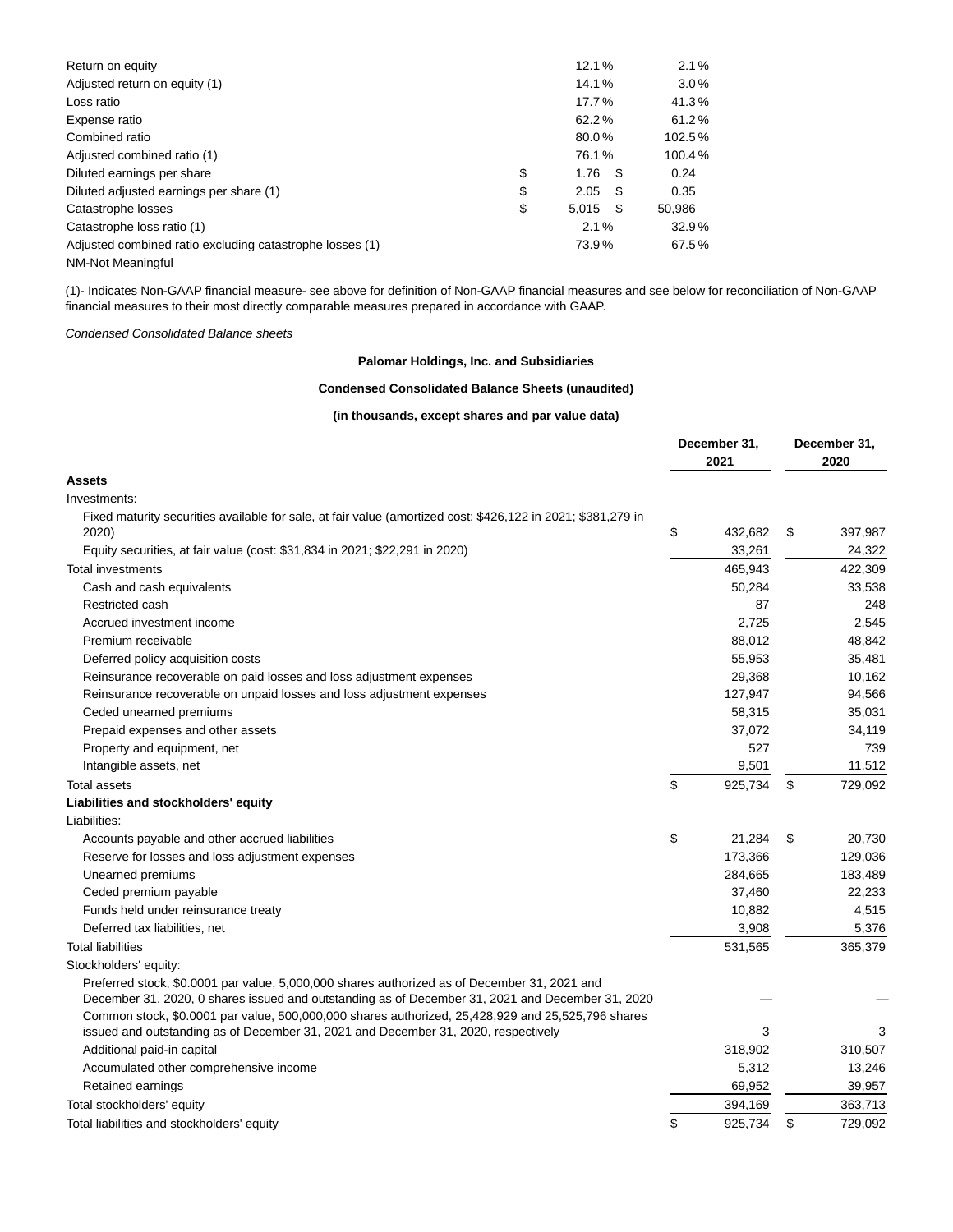### **Palomar Holdings, Inc. and Subsidiaries**

## **Condensed Consolidated Statements of Income and Comprehensive Income (Unaudited)**

## **(in thousands, except shares and per share data)**

|                                                                                     | <b>Three Months Ended</b><br>December 31, |            |  |             |  | <b>Year Ended</b> |              |            |  |  |
|-------------------------------------------------------------------------------------|-------------------------------------------|------------|--|-------------|--|-------------------|--------------|------------|--|--|
|                                                                                     |                                           |            |  |             |  |                   | December 31, |            |  |  |
|                                                                                     |                                           | 2021       |  | 2020        |  | 2021              |              | 2020       |  |  |
| Revenues:                                                                           |                                           |            |  |             |  |                   |              |            |  |  |
| Gross written premiums                                                              | \$                                        | 149,908 \$ |  | 96,092 \$   |  | 535,175           | \$           | 354,360    |  |  |
| Ceded written premiums                                                              |                                           | (70, 437)  |  | (53, 839)   |  | (223, 443)        |              | (155, 102) |  |  |
| Net written premiums                                                                |                                           | 79,471     |  | 42,253      |  | 311,732           |              | 199,258    |  |  |
| Change in unearned premiums                                                         |                                           | (11, 631)  |  | (3,331)     |  | (77,906)          |              | (44, 190)  |  |  |
| Net earned premiums                                                                 |                                           | 67,840     |  | 38,922      |  | 233,826           |              | 155,068    |  |  |
| Net investment income                                                               |                                           | 2,431      |  | 2,325       |  | 9,080             |              | 8,612      |  |  |
| Net realized and unrealized gains on investments                                    |                                           | 2,029      |  | 245         |  | 1,277             |              | 1,488      |  |  |
| Commission and other income                                                         |                                           | 872        |  | 803         |  | 3,608             |              | 3,295      |  |  |
| Total revenues                                                                      |                                           | 73,172     |  | 42,295      |  | 247,791           |              | 168,463    |  |  |
| <b>Expenses:</b>                                                                    |                                           |            |  |             |  |                   |              |            |  |  |
| Losses and loss adjustment expenses                                                 |                                           | 10,169     |  | 17,214      |  | 41,457            |              | 64,115     |  |  |
| Acquisition expenses                                                                |                                           | 27,284     |  | 18,131      |  | 95,433            |              | 64,041     |  |  |
| Other underwriting expenses                                                         |                                           | 14,285     |  | 9,356       |  | 53,723            |              | 34,084     |  |  |
| Interest expense                                                                    |                                           | 40         |  |             |  | 40                |              |            |  |  |
| Total expenses                                                                      |                                           | 51,778     |  | 44,701      |  | 190,653           |              | 162,240    |  |  |
| Income (loss) before income taxes                                                   |                                           | 21,394     |  | (2,406)     |  | 57,138            |              | 6,223      |  |  |
| Income tax expense (benefit)                                                        |                                           | 4,762      |  | (557)       |  | 11,291            |              | (34)       |  |  |
| Net income (loss)                                                                   |                                           | 16,632     |  | (1,849)     |  | 45,847            |              | 6,257      |  |  |
| Other comprehensive income, net:                                                    |                                           |            |  |             |  |                   |              |            |  |  |
| Net unrealized (losses) gains on securities available for sale for the three months |                                           |            |  |             |  |                   |              |            |  |  |
| and years ended December 31, 2021 and 2020, respectively                            |                                           | (2,790)    |  | 2,808       |  | (7, 934)          |              | 8,560      |  |  |
| Net comprehensive income                                                            | \$                                        | 13,842 \$  |  | 959 \$      |  | 37,913            | \$           | 14,817     |  |  |
| <b>Per Share Data:</b>                                                              |                                           |            |  |             |  |                   |              |            |  |  |
| Basic earnings (loss) per share                                                     | \$                                        | $0.65$ \$  |  | $(0.07)$ \$ |  | 1.80              | \$           | 0.25       |  |  |
| Diluted earnings (loss) per share                                                   | \$                                        | $0.64$ \$  |  | $(0.07)$ \$ |  | 1.76              | \$           | 0.24       |  |  |
| Weighted-average common shares outstanding:                                         |                                           |            |  |             |  |                   |              |            |  |  |
| Basic                                                                               |                                           | 25,419,477 |  | 25,520,111  |  | 25,459,514        |              | 24,872,251 |  |  |
| <b>Diluted</b>                                                                      |                                           | 26,045,213 |  | 25,520,111  |  | 26,111,904        |              | 25,598,647 |  |  |

## Underwriting Segment Data

The Company has a single reportable segment and offers primarily earthquake, wind, inland marine, and flood insurance products. Gross written premiums (GWP) by product and location are presented below:

|                                     |               | Three Months Ended December 31. |        |            |    |         | Year Ended December 31. |         |            |
|-------------------------------------|---------------|---------------------------------|--------|------------|----|---------|-------------------------|---------|------------|
|                                     | 2021<br>2020  |                                 |        |            |    | 2021    |                         | 2020    |            |
|                                     |               | (\$ in thousands)               |        |            |    |         | (\$ in thousands)       |         |            |
|                                     |               | $%$ of                          | $%$ of |            |    |         | $%$ of                  |         | $%$ of     |
|                                     | Amount        | <b>GWP</b>                      | Amount | <b>GWP</b> |    | Amount  | <b>GWP</b>              | Amount  | <b>GWP</b> |
| <b>Product</b>                      |               |                                 |        |            |    |         |                         |         |            |
| <b>Residential Earthquake</b>       | \$<br>42.883  | 28.6%\$                         | 37,432 | 39.0%      | \$ | 171.048 | $32.0\%$ \$             | 140,934 | 39.8%      |
| <b>Commercial Earthquake</b>        | 24,500        | 16.3%                           | 18,163 | 18.9%      |    | 90,552  | 16.9%                   | 58,890  | 16.6%      |
| <b>Inland Marine</b>                | 18.077        | 12.1%                           | 5,676  | 5.9%       |    | 57,124  | 10.7%                   | 15,423  | 4.3%       |
| <b>Specialty Homeowners</b>         | 14,875        | 9.9%                            | 11,388 | 11.9%      |    | 67,894  | 12.7%                   | 49,849  | 14.1%      |
| <b>Commercial All Risk</b>          | 8.609         | 5.7%                            | 14.185 | 14.8%      |    | 38,640  | 7.2%                    | 53,933  | 15.2%      |
| Hawaii Hurricane                    | 7,377         | 4.9%                            | 3,528  | 3.7%       |    | 30,298  | 5.6%                    | 13,824  | 3.9%       |
| <b>Residential Flood</b>            | 3.218         | 2.2%                            | 2,448  | 2.5%       |    | 11,652  | 2.2%                    | 8,176   | 2.3%       |
| Other                               | 30,369        | 20.3%                           | 3,272  | 3.3%       |    | 67,967  | 12.7%                   | 13,331  | 3.8%       |
| <b>Total Gross Written Premiums</b> | \$<br>149.908 | $100.0\%$ \$                    | 96.092 | 100.0%     | \$ | 535.175 | $100.0\%$ \$            | 354.360 | 100.0%     |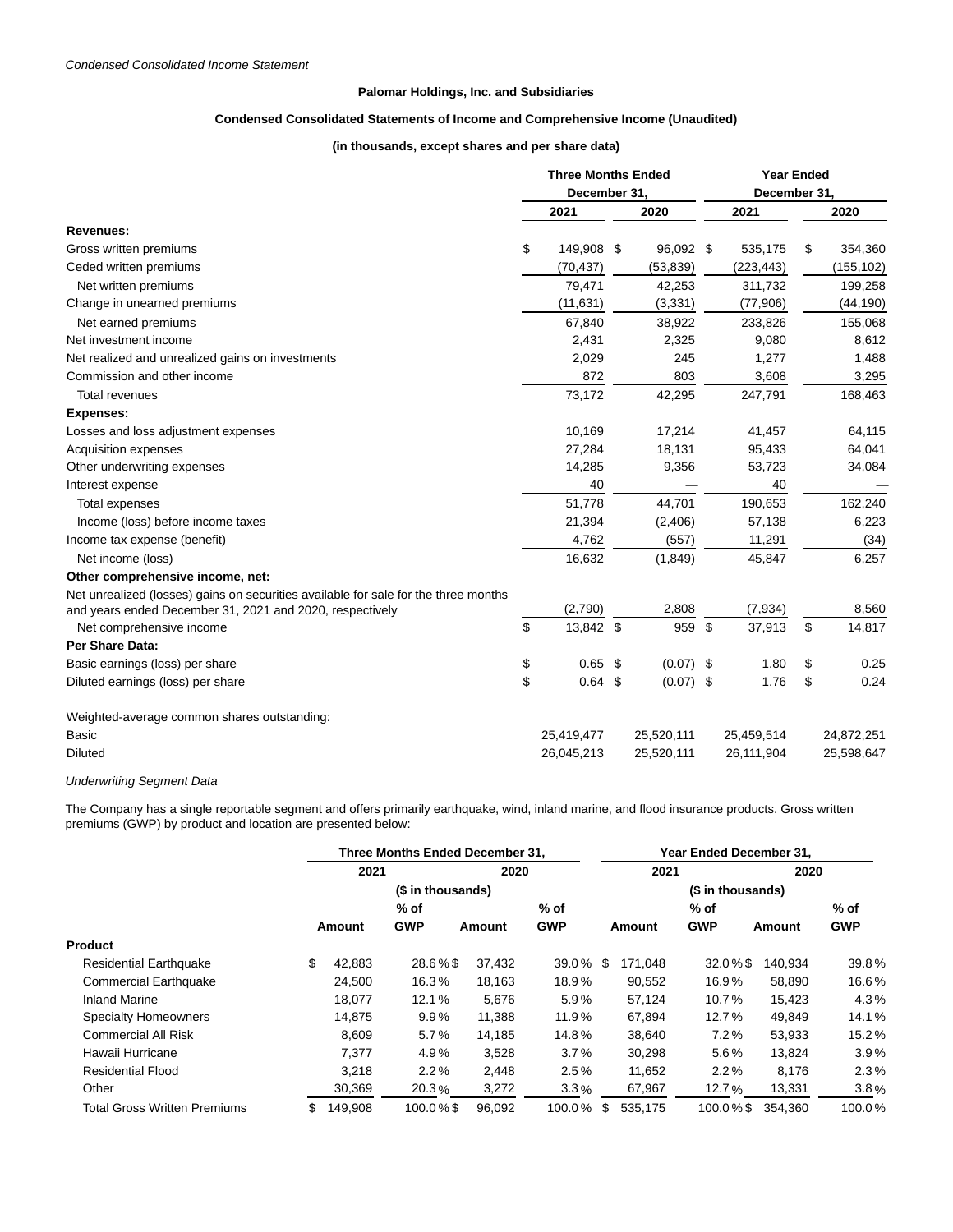|                                     |               | Three Months Ended December 31, |        |            | Year Ended December 31, |                   |         |            |  |  |  |
|-------------------------------------|---------------|---------------------------------|--------|------------|-------------------------|-------------------|---------|------------|--|--|--|
|                                     | 2021          |                                 | 2020   |            | 2021                    |                   | 2020    |            |  |  |  |
|                                     |               | (\$ in thousands)               |        |            |                         | (\$ in thousands) |         |            |  |  |  |
|                                     |               | % of                            |        | $%$ of     |                         | % of              |         | % of       |  |  |  |
|                                     | Amount        | <b>GWP</b>                      | Amount | <b>GWP</b> | Amount                  | <b>GWP</b>        | Amount  | <b>GWP</b> |  |  |  |
| <b>State</b>                        |               |                                 |        |            |                         |                   |         |            |  |  |  |
| California                          | \$<br>63,956  | 42.7%\$                         | 48,857 | 50.8%      | \$<br>244,416           | 45.7%\$           | 172,765 | 48.8%      |  |  |  |
| Texas                               | 14.729        | 9.8%                            | 12,927 | 13.5%      | 62,893                  | 11.7%             | 67,974  | 19.2%      |  |  |  |
| Hawaii                              | 8,680         | 5.8%                            | 4,408  | 4.6%       | 34,993                  | 6.5%              | 16,398  | 4.6%       |  |  |  |
| Florida                             | 8,407         | 5.6%                            | 5,110  | 5.3%       | 27,386                  | $5.1\%$           | 5,795   | 1.7%       |  |  |  |
| Washington                          | 7,671         | 5.1%                            | 4,326  | 4.5%       | 23,608                  | 4.4%              | 14,328  | 4.0%       |  |  |  |
| Oregon                              | 3,991         | 2.7%                            | 2,740  | 2.9%       | 13,677                  | $2.6\%$           | 10,038  | 2.8%       |  |  |  |
| Illinois                            | 3.465         | 2.3%                            | 1.717  | 1.8%       | 12,133                  | 2.3%              | 6,133   | 1.7%       |  |  |  |
| North Carolina                      | 3,337         | 2.2%                            | 4,011  | 4.2%       | 15,271                  | 2.9%              | 11,143  | 3.1%       |  |  |  |
| Other                               | 35,672        | 23.8%                           | 11,996 | 12.4%      | 100,798                 | 18.8%             | 49,786  | 14.1%      |  |  |  |
| <b>Total Gross Written Premiums</b> | \$<br>149,908 | 100.0%\$                        | 96,092 | 100.0%     | 535,175<br>\$           | 100.0%\$          | 354,360 | 100.0%     |  |  |  |

During the three months ended December 31, 2021, PSIC accounted for \$97.1 million or approximately 64.7% of our gross written premiums and PESIC accounted for \$52.8 million or approximately 35.3% of our gross written premiums.

During the year ended December 31, 2021, PSIC accounted for \$383.1 million or approximately 71.6% of our gross written premiums and PESIC accounted for \$152.1 million or approximately 28.4% of our gross written premiums.

## Gross and net earned premiums

The table below shows the amount of premiums the Company earned on a gross and net basis and the Company's net earned premiums as a percentage of gross earned premiums for each period presented:

|                          | <b>Three Months Ended</b> |  |                   |        |          |          |     | <b>Year Ended</b> |                   |            |  |           |          |  |
|--------------------------|---------------------------|--|-------------------|--------|----------|----------|-----|-------------------|-------------------|------------|--|-----------|----------|--|
|                          | December 31.              |  |                   |        |          |          |     | December 31.      |                   |            |  |           |          |  |
|                          | 2021                      |  | 2020              | Change |          | % Change |     | 2021              |                   | 2020       |  | Change    | % Change |  |
|                          |                           |  | (\$ in thousands) |        |          |          |     |                   | (\$ in thousands) |            |  |           |          |  |
| Gross earned premiums    | 122.910 \$                |  | 86.191            | - \$   | 36.719   | 42.6%    | \$. | 433.999           | -SS               | 301.457 \$ |  | 132.542   | 44.0%    |  |
| Ceded earned premiums    | (55,070)                  |  | (47,269)          |        | (7, 801) | 16.5%    |     | (200, 173)        |                   | (146.389)  |  | (53, 784) | 36.7%    |  |
| Net earned premiums      | 67.840                    |  | 38.922 \$         |        | 28.918   | 74.3%    | \$. | 233.826           | \$.               | 155.068    |  | 78.758    | 50.8%    |  |
| Net earned premium ratio | 55.2%                     |  | 45.2%             |        |          |          |     | 53.9%             |                   | 51.4%      |  |           |          |  |

Loss detail

|                                  |    | <b>Three Months Ended</b> |      |                   |        |           |           |   | <b>Year Ended</b> |    |           |                   |           |           |  |
|----------------------------------|----|---------------------------|------|-------------------|--------|-----------|-----------|---|-------------------|----|-----------|-------------------|-----------|-----------|--|
|                                  |    | December 31.              |      |                   |        |           |           |   | December 31.      |    |           |                   |           |           |  |
|                                  |    | 2021                      |      | 2020              | Change |           | % Change  |   | 2021              |    | 2020      |                   | Change    | % Change  |  |
|                                  |    |                           |      | (\$ in thousands) |        |           |           |   |                   |    |           | (\$ in thousands) |           |           |  |
| Catastrophe losses               | S  | (1,704)                   | - \$ | 14.474 \$         |        | (16, 178) | <b>NM</b> | S | 5.015             | -S | 50,986    | \$.               | (45, 971) | <b>NM</b> |  |
| Non-catastrophe losses           |    | 11,873                    |      | 2,740             |        | 9,133     | 333.3%    |   | 36,442            |    | 13,129    |                   | 23,313    | 177.6%    |  |
| Total losses and loss adjustment |    |                           |      |                   |        |           |           |   |                   |    |           |                   |           |           |  |
| expenses                         | \$ | 10.169                    | \$.  | $17.214$ \$       |        | (7.045)   | (40.9) %  |   | 41.457            | S  | 64.115 \$ |                   | (22.658)  | (35.3) %  |  |
| NM- not meaningful               |    |                           |      |                   |        |           |           |   |                   |    |           |                   |           |           |  |

|                                                                                                                                                                                                    |      | <b>Three Months Ended</b><br>December 31. |  |                          | Year ended December 31,     |  |                          |  |
|----------------------------------------------------------------------------------------------------------------------------------------------------------------------------------------------------|------|-------------------------------------------|--|--------------------------|-----------------------------|--|--------------------------|--|
|                                                                                                                                                                                                    | 2021 |                                           |  | 2020                     | 2021                        |  | 2020                     |  |
|                                                                                                                                                                                                    |      | (in thousands)                            |  |                          | (in thousands)              |  |                          |  |
| Reserve for losses and loss adjustment expenses net of reinsurance<br>recoverables at beginning of period<br>Add: Incurred losses and loss adjustment expenses, net of reinsurance,<br>related to: | \$   | 46.643 \$                                 |  | 39.540 \$                | 34.470 \$                   |  | 3,869                    |  |
| Current year<br>Prior years<br><b>Total incurred</b>                                                                                                                                               |      | 10.840<br>(671)<br>10.169                 |  | 17.312<br>(98)<br>17.214 | 45.042<br>(3,585)<br>41.457 |  | 64.179<br>(64)<br>64.115 |  |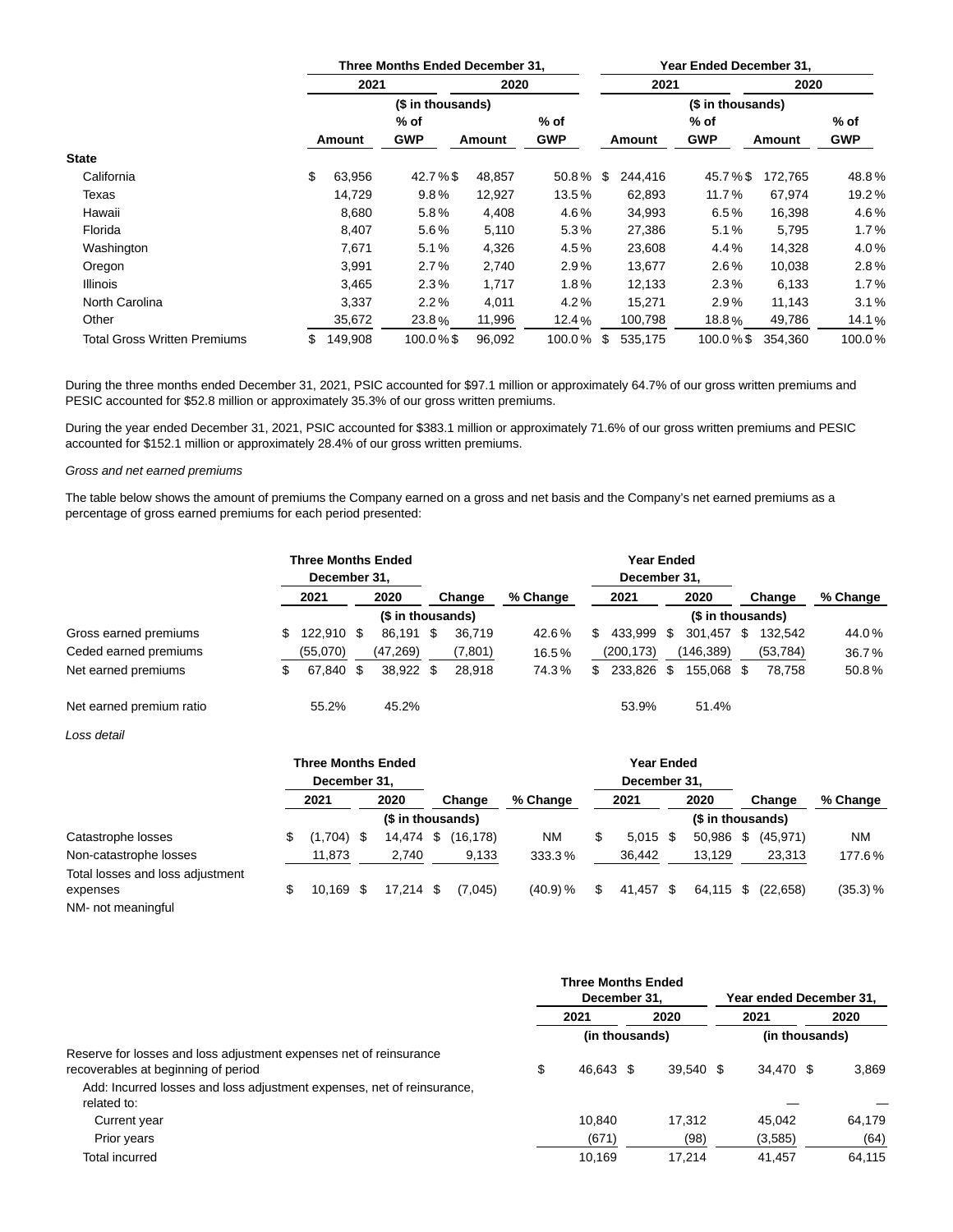Deduct: Loss and loss adjustment expense payments, net of reinsurance,

| 8.656   | 22.125 | 12.063  | 31.879                   |
|---------|--------|---------|--------------------------|
| 2,737   | 159    | 18.445  | 1,635                    |
| 11.393  | 22.284 | 30.508  | 33.514                   |
| 45.419  | 34.470 | 45.419  | 34.470                   |
| 127.947 | 94.566 | 127.947 | 94,566                   |
| 173.366 |        |         | 129,036                  |
|         |        |         | 129.036 \$<br>173.366 \$ |

### Reconciliation of Non-GAAP Financial Measures

For the three months and year ended December 31, 2021 and 2020, the Non-GAAP financial measures discussed above reconcile to their most comparable GAAP measures as follows:

### Underwriting revenue

|                                                  | <b>Three Months Ended</b> |  |         | Year Ended     |         |                      |         |
|--------------------------------------------------|---------------------------|--|---------|----------------|---------|----------------------|---------|
|                                                  | December 31.<br>2021      |  | 2020    | 2021           |         | December 31.<br>2020 |         |
|                                                  | (in thousands)            |  |         | (in thousands) |         |                      |         |
| Total revenue                                    | 73,172                    |  | 42,295  |                | 247,791 |                      | 168,463 |
| Net investment income                            | (2,431)                   |  | (2,325) |                | (9,080) |                      | (8,612) |
| Net realized and unrealized gains on investments | (2,029)                   |  | (245)   |                | (1,277) |                      | (1,488) |
| Underwriting revenue                             | 68.712                    |  | 39,725  |                | 237.434 |                      | 158.363 |

Underwriting income (loss)

|                                                  | <b>Three Months Ended</b><br>December 31. |                |  | <b>Year Ended</b><br>December 31. |                |  |          |
|--------------------------------------------------|-------------------------------------------|----------------|--|-----------------------------------|----------------|--|----------|
|                                                  |                                           | 2021           |  | 2020                              | 2021           |  | 2020     |
|                                                  |                                           | (in thousands) |  |                                   | (in thousands) |  |          |
| Income (loss) before income taxes                |                                           | 21,394         |  | (2,406)                           | 57,138 \$      |  | 6,223    |
| Net investment income                            |                                           | (2, 431)       |  | (2,325)                           | (9,080)        |  | (8,612)  |
| Net realized and unrealized gains on investments |                                           | (2,029)        |  | (245)                             | (1, 277)       |  | (1,488)  |
| Interest expense                                 |                                           | 40             |  |                                   | 40             |  |          |
| Underwriting income (loss)                       | S                                         | 16.974 \$      |  | (4,976)                           | 46,821         |  | (3, 877) |

## Adjusted net income (loss)

|                                                           | <b>Three Months Ended</b><br>December 31. |                |         | Year Ended<br>December 31, |                |  |       |
|-----------------------------------------------------------|-------------------------------------------|----------------|---------|----------------------------|----------------|--|-------|
|                                                           |                                           | 2021           | 2020    | 2021                       |                |  | 2020  |
|                                                           |                                           | (in thousands) |         |                            | (in thousands) |  |       |
| Net income (loss)                                         | \$                                        | 16.632 \$      | (1,849) | S                          | 45,847 \$      |  | 6,257 |
| Adjustments:                                              |                                           |                |         |                            |                |  |       |
| Expenses associated with transactions and stock offerings |                                           | 153            |         |                            | 563            |  | 708   |
| Stock-based compensation expense                          |                                           | 2.214          | 710     |                            | 5.584          |  | 2,167 |
| Amortization of intangibles                               |                                           | 547            |         |                            | 1.251          |  |       |
| Expenses associated with catastrophe bond                 |                                           | 5              |         |                            | 1.704          |  | 399   |
| Tax impact                                                |                                           | (350)          | (130)   |                            | (1,506)        |  | (664) |
| Adjusted net income (loss)                                | S                                         | 19.201         | (1,269) |                            | 53.443 \$      |  | 8.867 |

Annualized adjusted return on equity

| <b>Three Months Ended</b> |              |      |         |                           |              |      |                                 |  |  |
|---------------------------|--------------|------|---------|---------------------------|--------------|------|---------------------------------|--|--|
|                           | December 31, |      |         |                           | December 31, |      |                                 |  |  |
|                           |              |      |         |                           |              |      | 2020                            |  |  |
|                           |              |      |         |                           |              |      |                                 |  |  |
|                           | 76,804       |      | (5,076) |                           | 53.443       |      | 8,867                           |  |  |
|                           |              | 2021 |         | 2020<br>(\$ in thousands) |              | 2021 | Year Ended<br>(\$ in thousands) |  |  |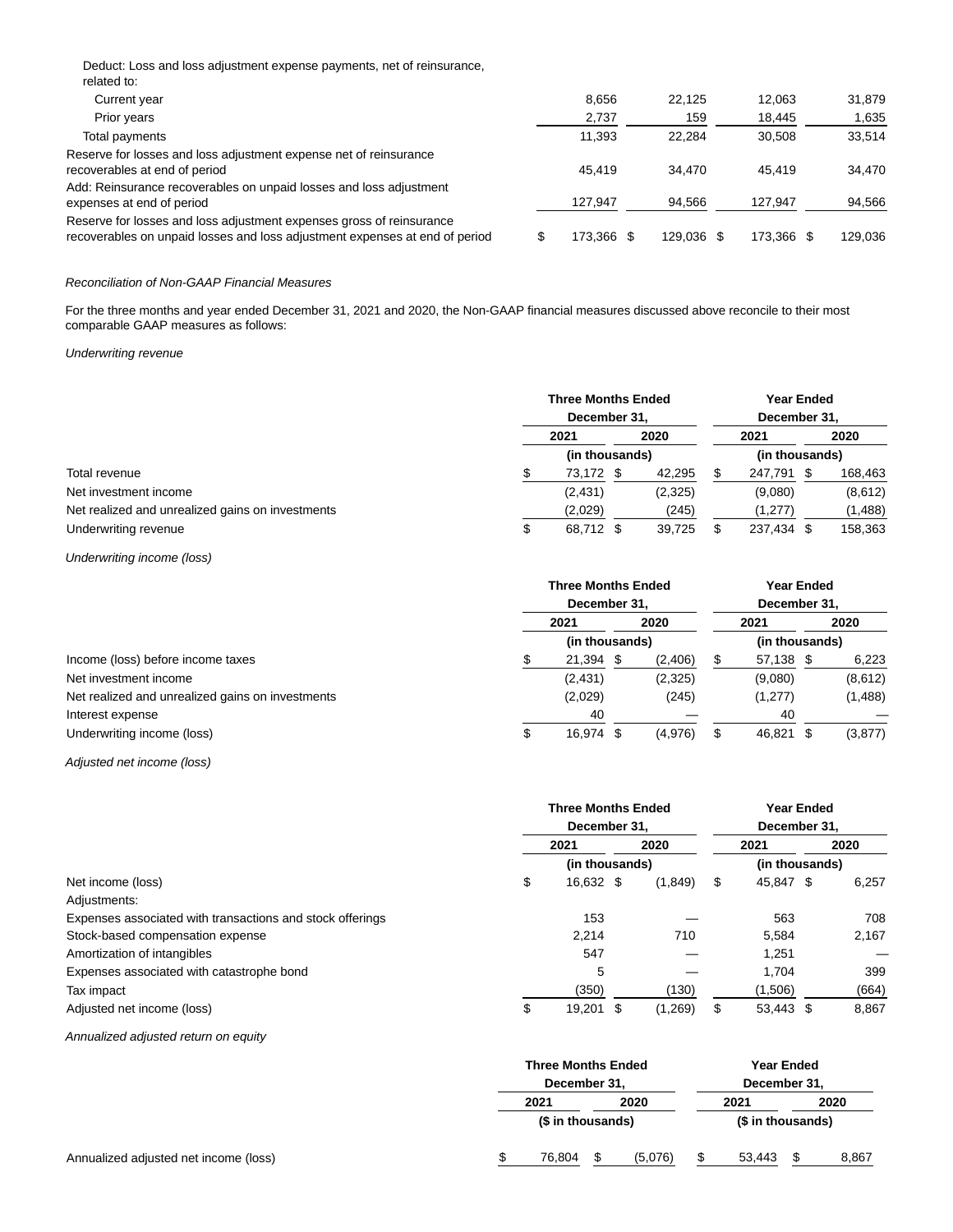| Average stockholders' equity         | 385.973 | 362.804 | 378.941 | 291.135 |
|--------------------------------------|---------|---------|---------|---------|
| Annualized adjusted return on equity |         | (1.4)%  | 14.1 %  | $3.0\%$ |

## Adjusted combined ratio

|                                                                                                                                               | <b>Three Months Ended</b><br>December 31. |                   |     |        | <b>Year Ended</b><br>December 31. |                   |      |          |
|-----------------------------------------------------------------------------------------------------------------------------------------------|-------------------------------------------|-------------------|-----|--------|-----------------------------------|-------------------|------|----------|
|                                                                                                                                               |                                           | 2020<br>2021      |     | 2021   |                                   |                   | 2020 |          |
|                                                                                                                                               |                                           | (\$ in thousands) |     |        |                                   | (\$ in thousands) |      |          |
| Numerator: Sum of losses, loss adjustment expenses, underwriting,<br>acquisition and other underwriting expenses, net of commission and other |                                           |                   |     |        |                                   |                   |      |          |
| income                                                                                                                                        |                                           | 50,866            | \$. | 43,898 | \$                                | 187,005           | \$   | 158,945  |
| Denominator: Net earned premiums                                                                                                              |                                           | 67,840            | £.  | 38,922 |                                   | 233,826           | \$.  | 155,068  |
| Combined ratio                                                                                                                                |                                           | 75.0%             |     | 112.8% |                                   | 80.0%             |      | 102.5%   |
| Adjustments to numerator:                                                                                                                     |                                           |                   |     |        |                                   |                   |      |          |
| Expenses associated with transactions and stock offerings                                                                                     | \$                                        | (153)             | \$  |        | S                                 | (563)             | \$   | (708)    |
| Stock-based compensation expense                                                                                                              |                                           | (2,214)           |     | (710)  |                                   | (5, 584)          |      | (2, 167) |
| Amortization of intangibles                                                                                                                   |                                           | (547)             |     |        |                                   | (1,251)           |      |          |
| Expenses associated with catastrophe bond                                                                                                     |                                           | (5)               |     |        |                                   | (1,704)           |      | (399)    |
| Adjusted combined ratio                                                                                                                       |                                           | 70.7%             |     | 111.0% |                                   | 76.1%             |      | 100.4%   |

Diluted adjusted earnings per share

|                                                     | <b>Three Months Ended</b><br>December 31.          |            |  | <b>Year Ended</b><br>December 31.                   |  |            |  |            |
|-----------------------------------------------------|----------------------------------------------------|------------|--|-----------------------------------------------------|--|------------|--|------------|
|                                                     |                                                    | 2021       |  | 2020                                                |  | 2021       |  | 2020       |
|                                                     | in thousands, except<br>shares and per share data) |            |  | (in thousands, except<br>shares and per share data) |  |            |  |            |
| Adjusted net income (loss)                          |                                                    | 19,201     |  | (1,269)                                             |  | 53,443 \$  |  | 8.867      |
| Weighted-average common shares outstanding, diluted |                                                    | 26,045,213 |  | 25,520,111                                          |  | 26,111,904 |  | 25,598,647 |
| Diluted adjusted earnings per share                 |                                                    | 0.74       |  | (0.05)                                              |  | $2.05$ \$  |  | 0.35       |

Catastrophe loss ratio

|                                                | <b>Three Months Ended</b><br>December 31, |                   |     |          | <b>Year Ended</b><br>December 31. |                   |    |         |
|------------------------------------------------|-------------------------------------------|-------------------|-----|----------|-----------------------------------|-------------------|----|---------|
|                                                |                                           | 2021              |     | 2020     |                                   | 2021              |    | 2020    |
|                                                |                                           | (\$ in thousands) |     |          |                                   | (\$ in thousands) |    |         |
| Numerator: Losses and loss adjustment expenses |                                           | 10,169            |     | 17,214   |                                   | 41,457            |    | 64,115  |
| Denominator: Net earned premiums               |                                           | 67,840            |     | 38,922   |                                   | 233,826           |    | 155,068 |
| Loss ratio                                     |                                           | 15.0%             |     | 44.2%    |                                   | $17.7\%$          |    | 41.3%   |
| Numerator: Catastrophe losses                  |                                           | (1,704)           |     | 14,474   |                                   | 5.015             |    | 50,986  |
| Denominator: Net earned premiums               |                                           | 67,840            | \$. | 38,922   |                                   | 233,826           | £. | 155,068 |
| Catastrophe loss ratio                         |                                           | $(2.5)$ %         |     | $37.2\%$ |                                   | 2.1%              |    | 32.9%   |

Adjusted combined ratio excluding catastrophe losses

|                                                                                                                                                        | <b>Three Months Ended</b><br>December 31. |                   |      |           | Year ended<br>December 31. |                   |    |         |  |
|--------------------------------------------------------------------------------------------------------------------------------------------------------|-------------------------------------------|-------------------|------|-----------|----------------------------|-------------------|----|---------|--|
|                                                                                                                                                        | 2020<br>2021                              |                   | 2021 |           | 2020                       |                   |    |         |  |
|                                                                                                                                                        |                                           | (\$ in thousands) |      |           |                            | (\$ in thousands) |    |         |  |
| Numerator: Sum of losses and loss adjustment expenses, acquisition<br>expenses, and other underwriting expenses, net of commission and other<br>income |                                           | 50,866            | S    | 43,898    | S                          | 187,005           |    | 158,945 |  |
| Denominator: Net earned premiums                                                                                                                       |                                           | 67,840            |      | 38,922    |                            | 233,826           |    | 155,068 |  |
| Combined ratio<br>Adjustments to numerator:                                                                                                            |                                           | 75.0%             |      | 112.8 $%$ |                            | 80.0%             |    | 102.5%  |  |
| Expenses associated with transactions and stock offerings                                                                                              | \$                                        | (153)             | \$   |           | \$                         | (563)             | \$ | (708)   |  |
| Stock-based compensation expense                                                                                                                       |                                           | (2,214)           |      | (710)     |                            | (5,584)           |    | (2,167) |  |
| Amortization of intangibles                                                                                                                            |                                           | (547)             |      |           |                            | (1,251)           |    |         |  |
| Expenses associated with catastrophe bond                                                                                                              |                                           | (5)               |      |           |                            | (1,704)           |    | (399)   |  |